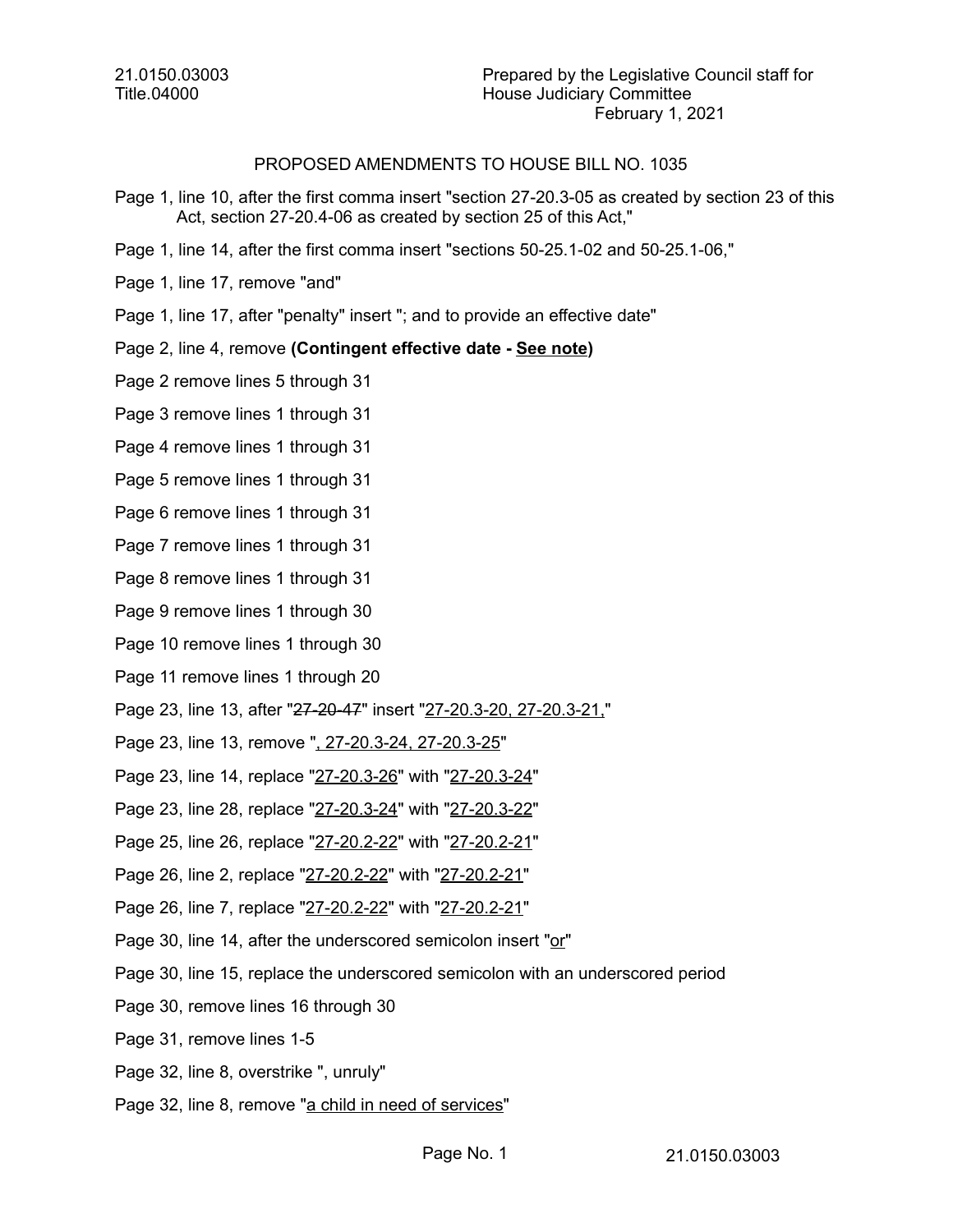- Page 32, line 8, overstrike the second comma
- Page 32, line 16, replace "27-20.3-17" with "27-20.3-16"
- Page 32, line 20, replace "27-20.2-22" with "27-20.2-21"
- Page 34, line 12, replace "five" with "three"
- Page 34, line 14, after "custodian" insert ", including running away,"
- Page 34, line 19, after the underscored semicolon insert "or"
- Page 34, line 20, remove "Has committed an offense in violation of minor in consumption or minor in"
- Page 34, remove line 21
- Page 34, line 22, remove "e."
- Page 34, line 27, replace " $\underline{f}$ ." with " $\underline{e}$ ."
- Page 35, line 3, remove ", and the crime does not fall under subdivision c of"
- Page 35, line 4, remove "subsection 21"
- Page 35, line 24, after "court" insert "or a referral for service"
- Page 37, line 9, replace "27-20.3-17" with "27-20.3-16"
- Page 38, line 7, replace "27-20.2-20" with "27-20.2-19"
- Page 41, line 25, replace "Except in the case of undue hardship, the" with "The"
- Page 41, line 27, after the underscored period insert "The court must include this finding in the findings of fact and order for disposition."
- Page 45, line 15, replace "27-20.3-28" with "27-20.3-26"
- Page 46, remove lines 23 through 31
- Page 47, remove lines 1 through 11
- Page 47, line 12, replace "27-20.2-17" with "27-20.2-16"
- Page 47, line 24, replace "27-20.2-18" with "27-20.2-17"
- Page 48, line 27, replace "27-20.2-19" with "27-20.2-18"
- Page 49, line 6, replace "27-20.2-20" with "27-20.2-19"
- Page 51, line 3, replace "27-20.2-21" with "27-20.2-20"
- Page 51, line 12, replace "27-20.2-22" with "21-20.2-21"
- Page 53, line 1, remove "is in need of"
- Page 53, line 2, remove "services or"
- Page 53, line 22, replace "27-20.3-14" with "27-20.3-13"
- Page 54, line 1, replace "27-20.2-23" with "27-20.2-22"
- Page 54, line 8, replace "27-20.2-24" with "27-20.2-23"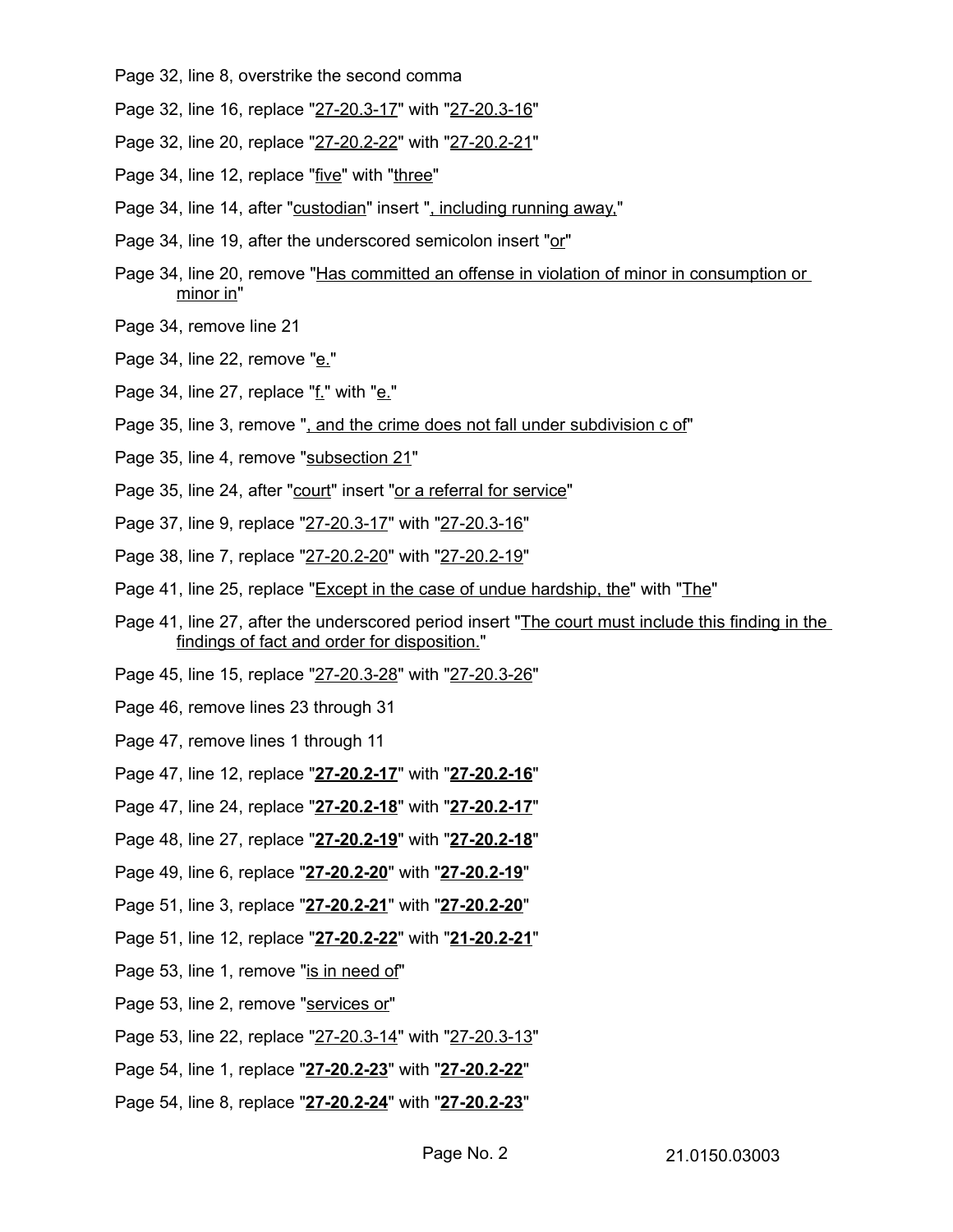Page 55, line 5, replace "27-20.2-25" with "27-20.2-24"

- Page 55, line 22, replace "27-20.2-26" with "27-20.2-25"
- Page 56, line 13, replace "27-20.2-26" with "27-20.2-25"
- Page 56, line 14, replace " **27 20.2 26**" with " **27 20.2 25**"
- Page 57, line 10, replace " **27 20.2 27**" with " **27 20.2 26**"
- Page 57, line 25, replace " **27 20.2 28**" with " **27 20.2 27**"
- Page 57, line 28, replace "27-20.2-29" with "27-20.2-28"
- Page 60, line 18, replace "five" with "three"
- Page 60, line 20, after "custodian" insert ", including running away,"
- Page 60, line 25, after the underscored semicolon insert "or"
- Page 60, line 26, remove "Has committed an offense in violation of minor in consumption or minor in"
- Page 60, remove line 27
- Page 60, line 28, remove "e."
- Page 61, line 3, replace "f." with "e."
- Page 63, line 2, remove "delinquent"
- Page 63, line 4, after "director" insert "or human service zone"
- Page 63, line 30, remove "the commencement of proceedings"
- Page 63, line 31, replace "under this chapter" with "diversion of services"
- Page 64, line 3, remove "by use of nonjudicial commencement of proceedings"
- Page 64, line 5, remove "Supervise and assist a child placed on probation for a child in need of services."
- Page 64, line 6, remove "e."
- Page 64, line 8, replace "f." with "e."
- Page 64, line 12, replace "g." with "f."
- Page 64, line 13, replace "h." with "g."
- Page 64, line 17, replace " $i$ <sup>"</sup> with " $h$ <sup>"</sup>
- Page 64, line 19, replace "j." with "i."
- Page 64, line 21, replace "k." with "j."
- Page 65, line 1, remove "A referral alleging that a child is a child in need of services under subdivision a, b, c, e,"
- Page 65, remove lines 2 and 3
- Page 65, line 4, remove "3."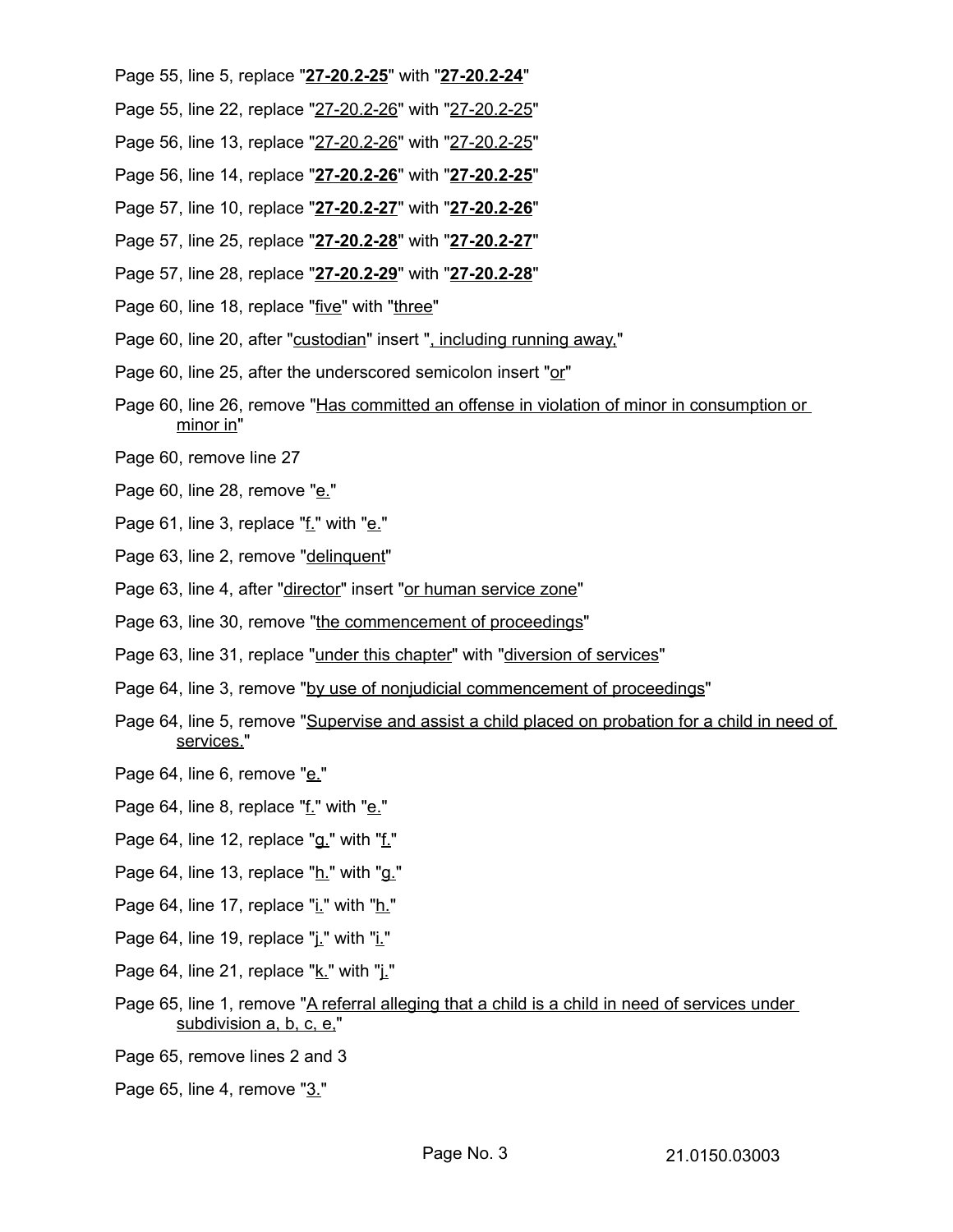- Page 65, line 4, remove "subdivision d of"
- Page 65, line 5, remove "subsection 4 of"
- Page 65, line 6, replace "4." with "3."
- Page 65, line 14, replace "5." with "4."
- Page 65, line 21, replace "6." with "5."
- Page 66, line 14, replace "shall" with "may"
- Page 66, line 25, replace "**of**" with "**or**"
- Page 67, line 10, replace "warrant" with "temporary custody order"
- Page 67, line 21, replace the third "the" with "an"
- Page 67, line 21, after the second "court" insert "or human service zone"
- Page 68, line 5, remove "services or"
- Page 68, line 10, remove ", and of the child's right to remain"
- Page 68, remove line 11
- Page 68, line 12, remove "is in need of services"
- Page 68, line 14, replace "of the" with "the child was placed in"
- Page 68, line 30, remove "1."
- Page 69, remove lines 1 through 8
- Page 69, line 9, replace "27-20.3-13" with "27-20.3-12"
- Page 69, line 16, replace " **27 20.3 14**" with " **27 20.3 13**"
- Page 69, line 17, after "court" insert "without a jury, in an informal but orderly manner and separately from other proceedings not included in section 27-20.2-03 and"
- Page 69, line 20, remove "If the child elects to"
- Page 69, remove lines 21 and 22
- Page 69, line 25, replace "Except for informal adjustments under section 27-20.2-09, the" with "The"
- Page 70, line 6, replace "27-20.3-15" with "27-20.3-14"
- Page 70, line 8, remove "services or"
- Page 70, line 11, remove "The findings must be prepared, filed, and"
- Page 70, line 12, remove "served on all parties by the state's attorney."
- Page 70, line 27, replace "27-20.3-16" with "27-20.3-15"
- Page 71, line 24, replace "27-20.3-17" with "27-20.3-16"
- Page 72, line 18, replace "27-20.3-20" with "27-20.3-18"
- Page 73, line 1, replace "27-20.3-26" with "27-20.3-24"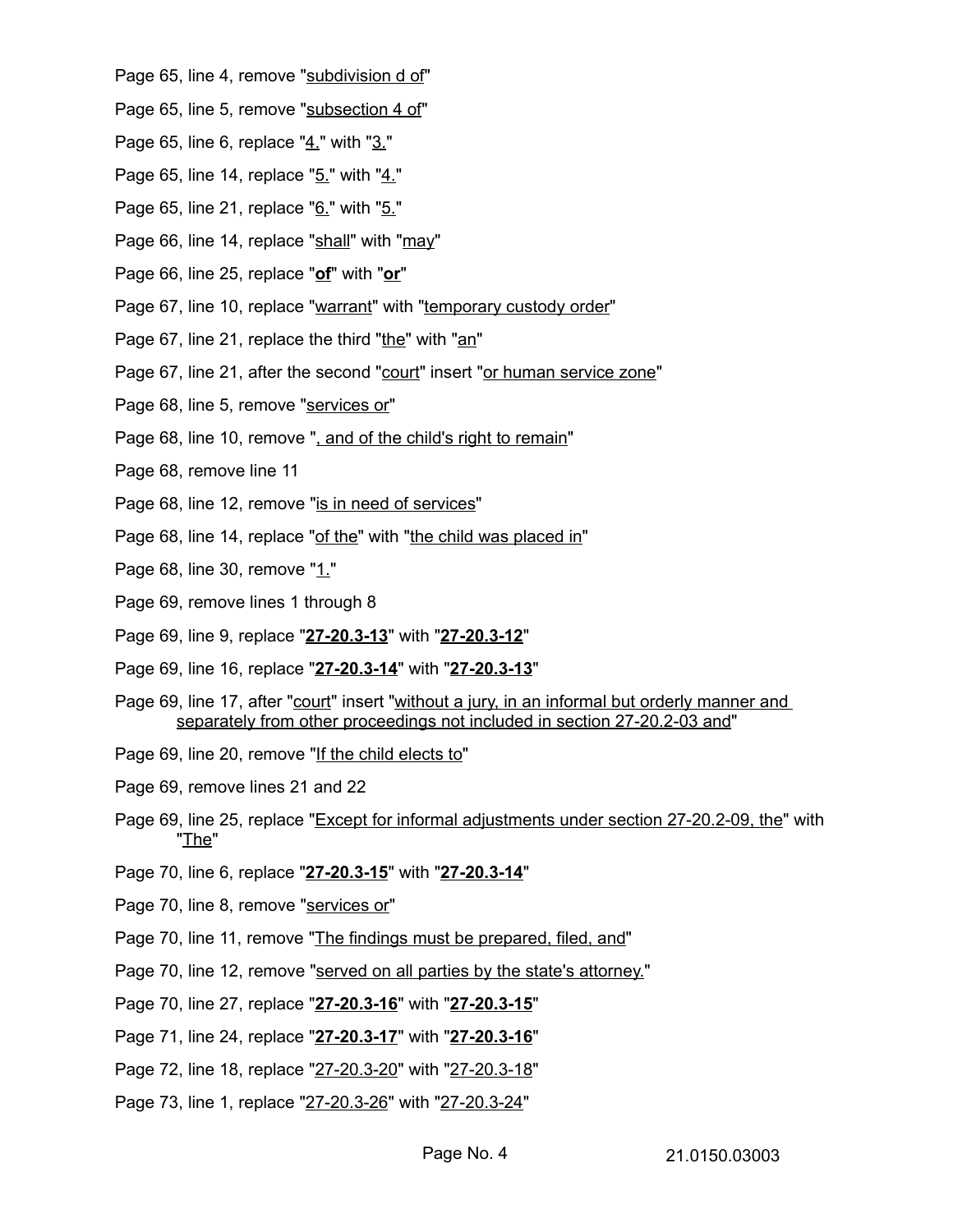- Page 73, line 3, replace "27-20.3-22" with "27-20.3-20"
- Page 73, line 6, replace "27-20.3-18" with "27-20.3-17"
- Page 73, remove lines 14 through 19
- Page 73, line 20, replace "27-20.3-20" with "27-20.3-18"
- Page 75, line 1, replace "27-20.3-21" with "27-20.3-19"
- Page 75, line 4, replace "27-20.3-21" with "27-20.3-19"
- Page 77, line 27, replace "27-20.3-28" with "27-20.3-26"
- Page 79, line 5, replace "27-20.3-22" with "27-20.3-20"
- Page 79, line 10, remove "services or"
- Page 79, line 11, remove "services or"
- Page 79, line 15, remove ", or, in cases arising out of an"
- Page 79, remove line 16
- Page 79, line 17, remove "division of juvenile services,"
- Page 79, line 26, replace "27-20.3-16" with "27-02.3-15"
- Page 79, line 28, replace "27-20.3-23" with "27-20.3-21."
- Page 81, line 17, replace "27-20.3-28" with "27-20.3-26"
- Page 82, line 26, replace "27-20.3-24" with "27-20.3-22"
- Page 82, line 29, replace "27-20.3-25" with "27-20.3-23"
- Page 84, line 4, replace " **27 20.3 25**" with " **27 20.3 23**"
- Page 84, line 10, replace "27-20.3-26" with "27-20.3-24"
- Page 84, line 27, replace "27-20.3-27" with "27-20.3-25"
- Page 85, line 3, replace "27-20.3-28" with "27-20.3-26"
- Page 86, after line 17, insert:

"**SECTION 24.** Section 27-20.3-05 of the North Dakota Century Code, as created by section 23 of this Act, is amended and reenacted as follows:

### **27-20.3-05. Method of making a child in need of services referral.**

- 1. A referral alleging a child is a child in need of services may be made by a parent, guardian or other custodian, a law enforcement officer, a school official, or any other person that has knowledge of the facts alleged and believes such facts are true.
- 2. A referral alleging a child is a child in need of services under section 27-20.2-01 must be sent to the juvenile court.
- 3. The referral must be set forth in writing and must set forth the following: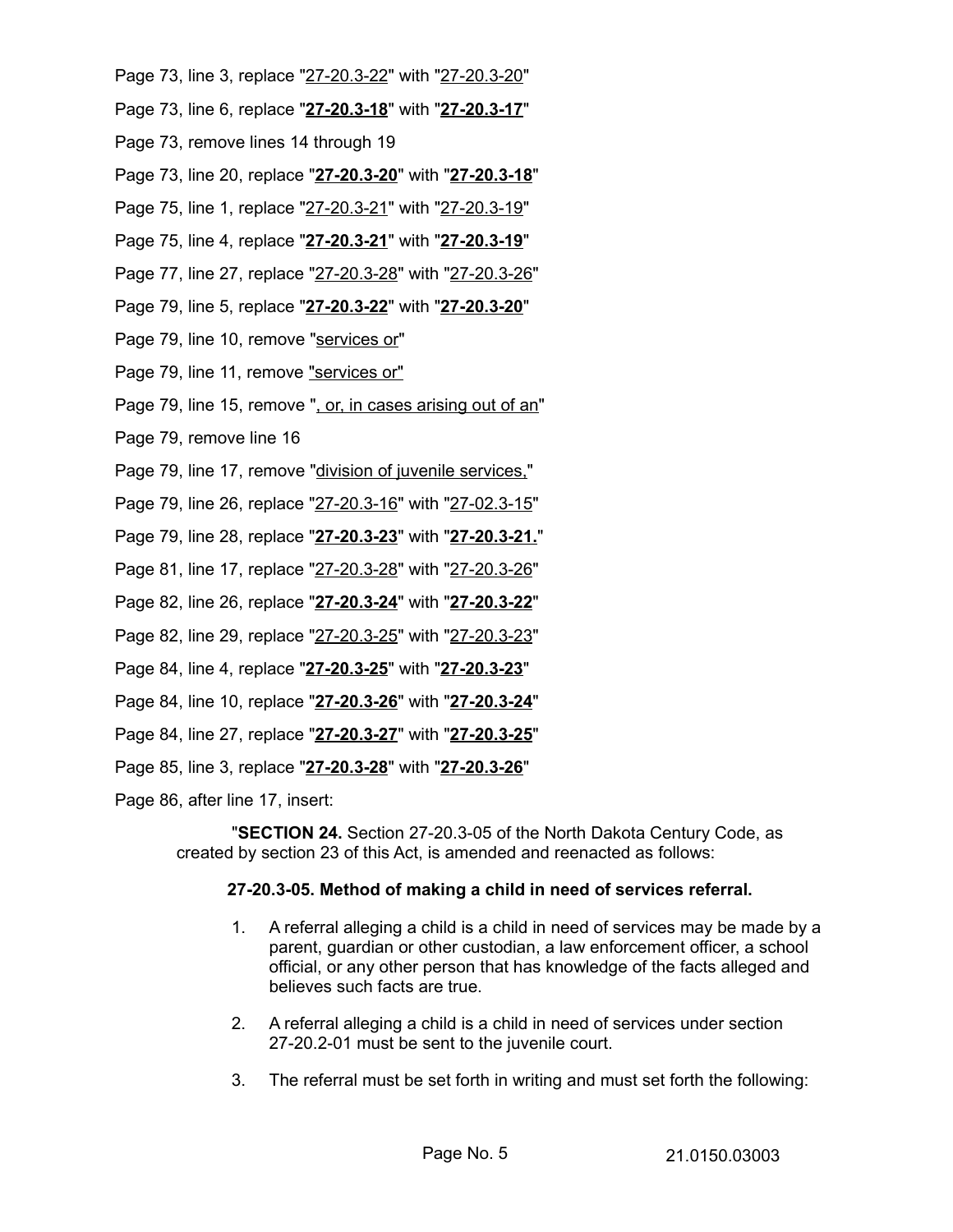- a. The name, date of birth, and residence address of the child alleged to be a child in need of services;
- b. The names and residence addresses of the parent, guardian or legal custodian, any other family members, or any other individuals living within the child's home;
- c. The name of any public institution or agency having the responsibility or ability to supply services alleged to be needed by the child; and
- d. Whether any of the matters required by this subsection are unknown.
- 4. If a school official is filing a referral alleging a child is a child in need of services, information must be included which shows:
	- a. The legally responsible school district has sought to resolve the expressed problem through all appropriate and available educational approaches; and
	- b. The school district has sought to engage the parent, guardian, or legal custodian of such child in solving the problem but such person has been unwilling or unable to do so, that the problem remains, and that court intervention is needed.
- 5. If a school official is filing a complaint alleging a child is a child in need of services involving a child who is eligible or suspected to be eligible for services under the federal Individuals with Disabilities Education Act of 1990 [20 U.S.C. 1400 et seq.] or Section 504 of the federal Rehabilitation Act of 1973 [29 U.S.C. 725], information must be included which demonstrates that the legally liable school district:
	- a. Has determined the child is eligible or suspected to be eligible under the federal Individuals with Disabilities Education Act of 1990 [20 U.S.C. 1400 et seq.] or Section 504 of the federal Rehabilitation Act of 1973 [29 U.S.C. 725]; and
	- b. Has reviewed for appropriateness the child's current individualized education program and placement and has made modifications as appropriate.
- 6. A referral alleging that a child is a child in need of services under section 27-20.2-01 must be sent to the applicable human service zone.

Page 87, line 10, remove ", and the crime does not fall under subdivision c of"

Page 87, line 11, remove "subsection 21 of section 27-20.2-01"

Page 88, line 29, after "25." insert "" Juvenile drug court" means a program established by the supreme court which is a post-petition or post-adjudication program aimed at intervening in substance use disorders through intense supervision and participation in recovery services.

26."

Page 89, line 1, replace "26." with "27."

Page 89, line 4, replace "27." with "28."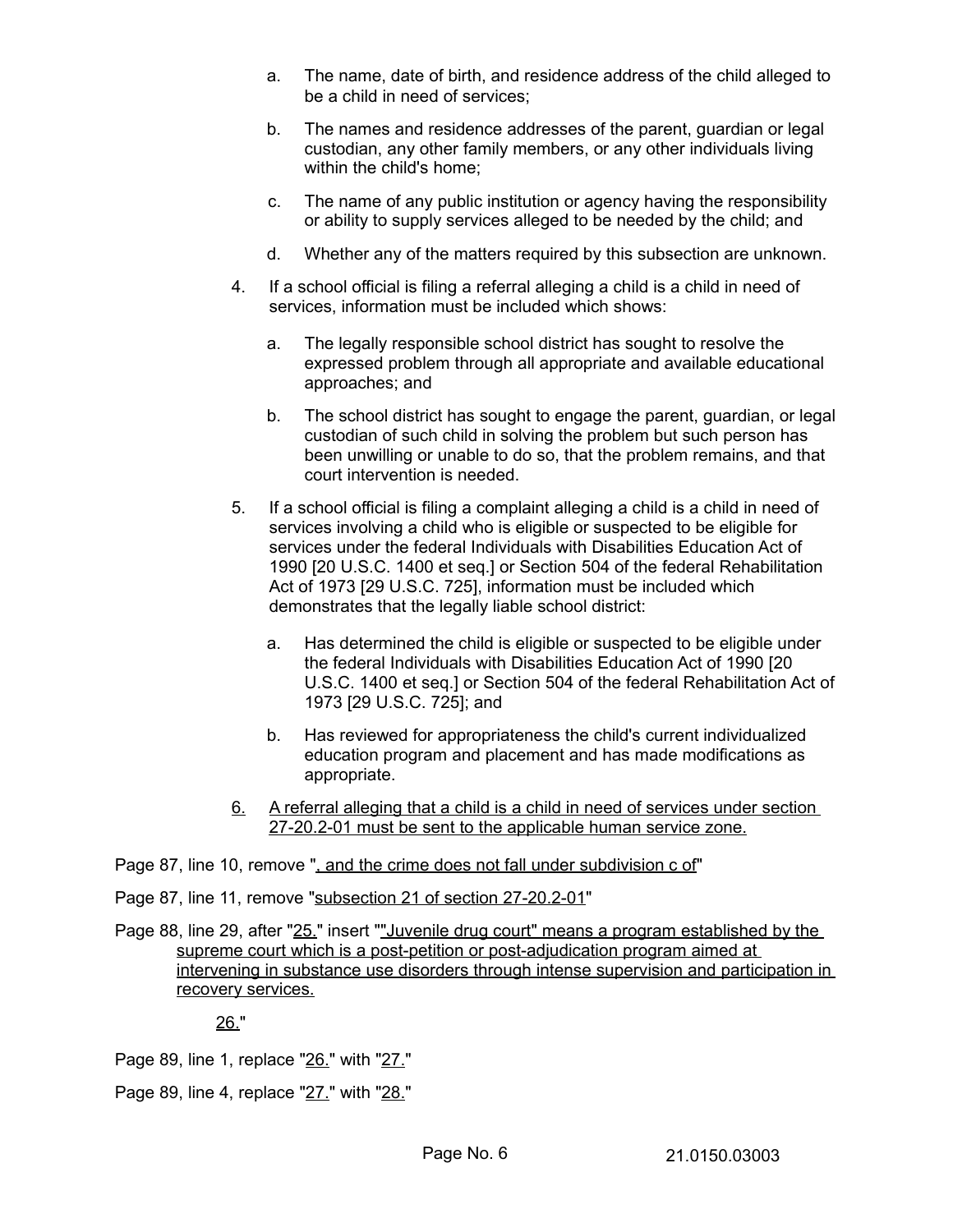Page 89, line 5, replace "28." with "29."

Page 89, line 8, replace "29." with "30."

Page 89, line 10, replace "30." with "31."

Page 89, line 18, replace "31." with "32."

- Page 89, line 20, replace "32." with "33."
- Page 89, line 21, replace "33." with "34."

Page 89, line 29, replace "jurisdiction" with "venue"

Page 91, line 16, after "detention" insert "and whether the child is a public safety risk"

Page 92, after line 9, insert:

- "h. If a child is participating in a juvenile drug court program as a result of an adjudication for a delinquent offense, the court may order the child detained in a juvenile detention center operated pursuant to chapter 12-44.1. The child may be detained twice during the child's participation in the program with the total period of detention under this section not to exceed four days in a one-year period."
- Page 95, line 28, remove "The child has no prior formal court adjudications for a similar offense type;"
- Page 95, line 29, remove "b."

Page 96, line 1, replace "c." with "b."

- Page 96, line 3, replace "d." with "c."
- Page 96, line 6, replace "a delinguent act" with "an infraction or misdemeanor offense"
- Page 97, line 8, remove "The juvenile court director or designee shall make a diligent inquiry as to the"
- Page 97, remove lines 9 and 10
- Page 97, line 27, after the underscored period insert "The juvenile court shall conduct an inquiry into and provide the last known addresses of the parents and guardians of the child in the referral to the state's attorney."
- Page 97, line 29, after "jury" insert ", in an informal but orderly manner and separately from other proceedings not included in section 27-20.2-03 and"

Page 99 remove line 2

Page 99, line 4, replace the underscored period with "; or"

- "e. The child to be examined to determine the child's competence or criminal responsibility. If the child is found to lack competency or criminal responsibility the court may:
	- (1) Dismiss the delinquency proceedings against the child and order the release of the child to the child's parent, guardian, or legal custodian upon conditions considered appropriate by the court;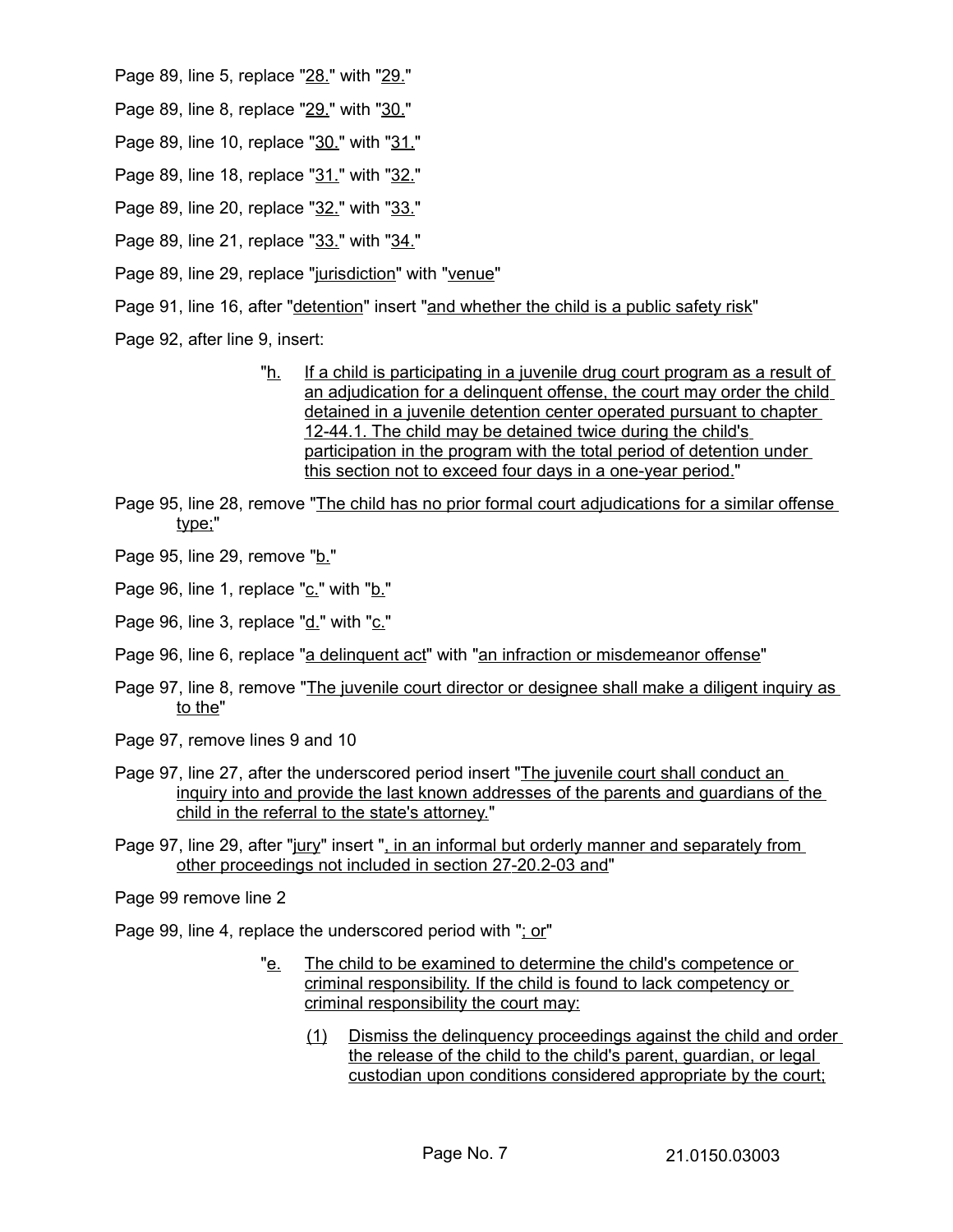- (2) Suspend the delinquency proceedings against the child for a period of up to one year and order services be provided to the child as an outpatient or inpatient, by commitment to an institution for persons with intellectual disabilities or mental illness; or
- (3) Dismiss the delinquency proceedings and direct that child in need of protection proceedings be initiated."
- Page 100, line 9, replace "Accountability to the victim" with "Repairing harm caused to the victim or community"
- Page 106, line 4, after "child" insert "and has determined that such treatment cannot be provided in their home community"

Page 108, after line 30, insert:

## " **27 - 20.4 - 26. Substance use programming.**

- 1. If a child is subject to nonjudicial adjustments under this chapter and is found to be delinquent under section 27-20.4-16, or is found to be in need of services or protection under section 27-20.3-16, the juvenile court may require a substance use screening and subsequent programming to appropriately address:
	- a. A child who is found to have violated section 39-08-01 or equivalent; or
	- b. If a child is found to have an alcohol concentration of at least two one-hundredths of one percent by weight at the time of performance of a test within two hours after driving or being in physical control of a motor vehicle.
- 2. If a child is subject to informal adjustment under this chapter and is required to participate in the twenty-four seven sobriety program, the period of participation may not exceed six months.
- 3. If a child required to participate in the twenty-four seven sobriety program under this section fails to comply with program requirements without being excused, the testing site shall notify the juvenile court and refer the child to the juvenile court for further disposition. The child may not be detained or otherwise taken into custody without authorization from the juvenile court.
- 4. If the juvenile court requires the child to participate in a juvenile drug court program, the juvenile court may waive the participation in the twenty-four seven sobriety program requirements of this section.

**SECTION 26.** Section 27-20.4-06 of the North Dakota Century Code , as created by section 25 of this Act, is amended and reenacted as follows:

## **27-20.4-06. Detention - Nonsecure care of child.**

1. A child taken into custody may not be detained or placed in nonsecure care before the hearing on the petition unless the child's detention or nonsecure care is required to protect the person or property of others or of the child or because the child may abscond or be removed from the jurisdiction of the court or because the child has no parent, guardian, or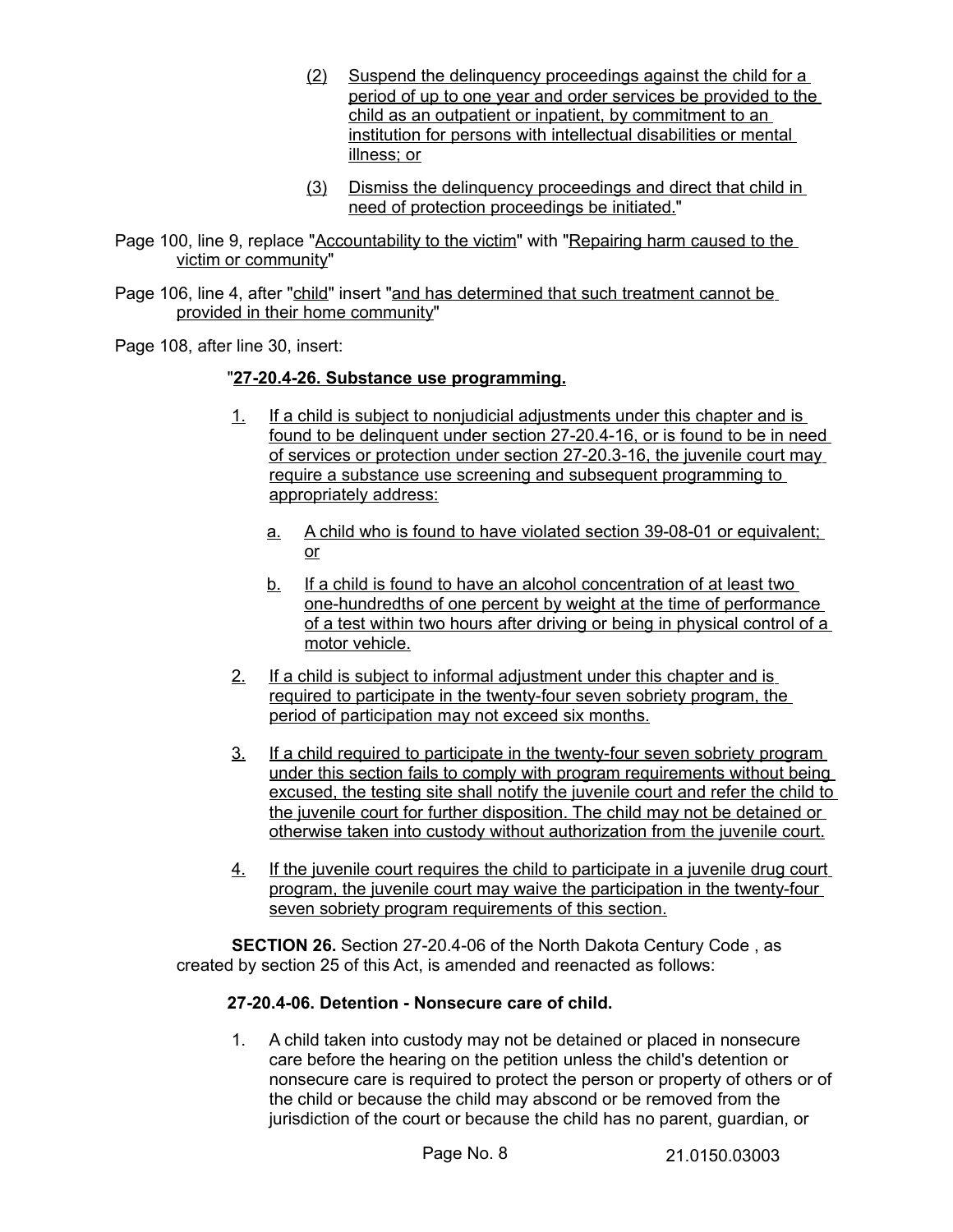custodian or other person able to provide supervision and care for the child and return the child to the court if required, or an order for the child's detention or nonsecure care has been made by the court pursuant to this chapter.

- 2. Law enforcement, juvenile court staff, and division staff shall use a detention screening tool to assure the appropriate use of detention and whether the child is a public safety risk. The juvenile court shall establish the detention screening tool, which must include objective factors to aid in the decision of placement of the child. Law enforcement, court records, and division records must include data on detention screening scores and, if the score does not authorize detention, the explanation for the override resulting in placing the juvenile in detention.
- 3. The court may place a juvenile in detention before adjudication only if the court finds releasing the child would pose an unreasonable risk to public safety and that all restrictive alternatives have been considered.
- 4. A juvenile may be placed in a secure detention facility if one or more of the following conditions are met:
	- a. The child is alleged to have committed an offense that if committed by an adult would constitute a felony against person, felony weapon, or felony drug distribution;
	- b. The child has a record of failure to appear in court or there is probable cause to believe that the child will flee the jurisdiction of the court;
	- c. The child has violated the terms of detention release on home confinement or electronic monitoring;
	- d. There is oral or written verification that the child is an alleged delinquent child sought for an offense in another jurisdiction or that the child left a juvenile detention facility without authorization.
	- e. The child is an out-of-state runaway subject to the rules of the interstate commission on juveniles;
	- f. The child meets criteria for secure detention on the detention screening tool; or
	- g. The child meets criteria for an override on the detention screening tool.
	- h. If a child is participating in a juvenile drug court program as a result of an adjudication for a delinquent offense, the court may order the child detained in a juvenile detention center operated pursuant to chapter 12-44.1. The child may be detained twice during the child's participation in the program with the total period of detention under this section not to exceed four days in a one year period.
- 5. A child may not be placed in detention solely due to lack of supervision alternatives or due to the community's inability to provide appropriate treatment or services.A child may not be placed in detention by law enforcement or juvenile court, including drug court solely: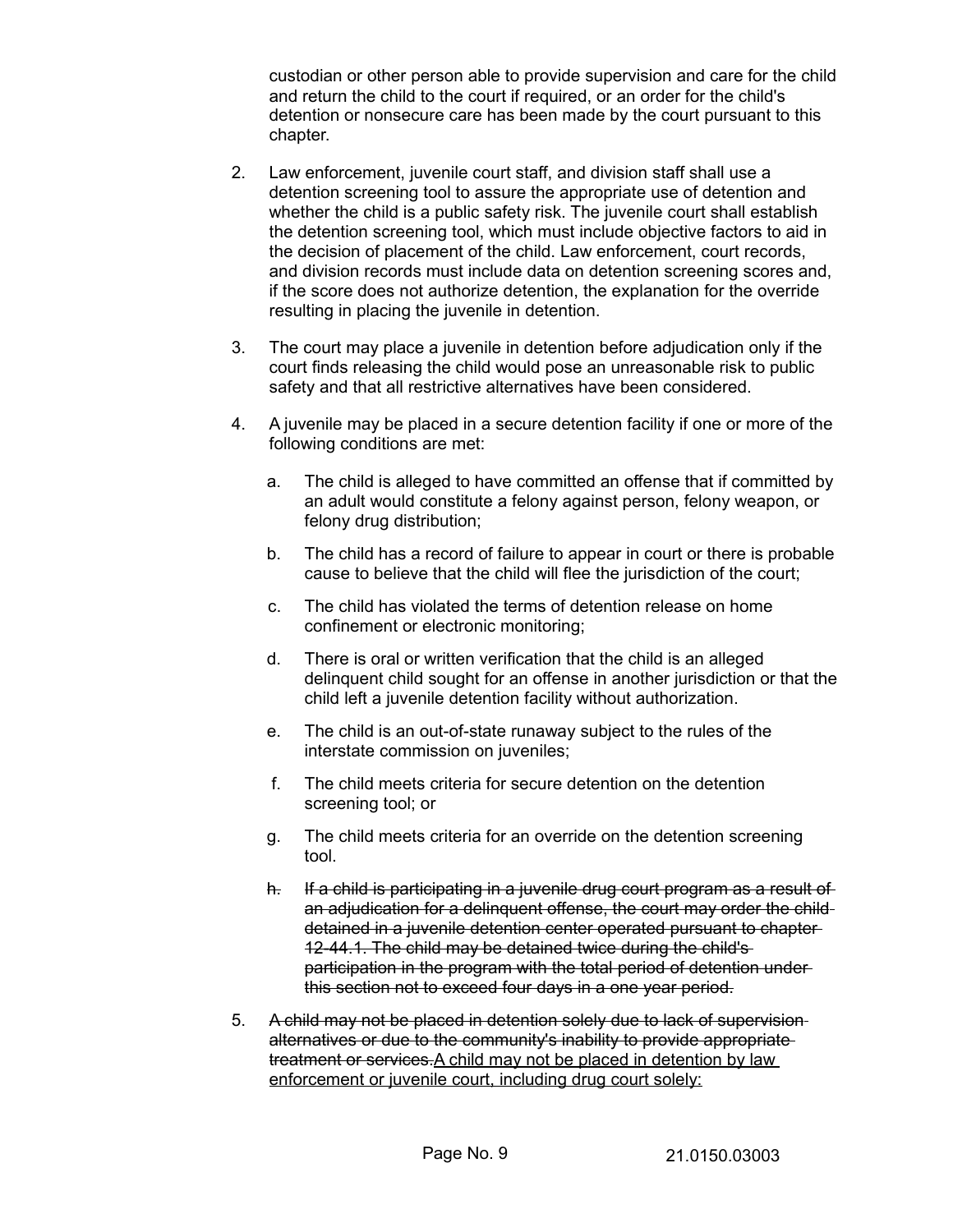- a. Due to a lack of supervision alternatives, service options, or more appropriate facilities.
- b. Due to the community's inability to provide treatment or services.
- c. Due to a lack of supervision in the home or community.
- d. In order to allow a parent, guardian, or legal custodian to avoid his or her legal responsibility.
- e. Due to a risk of the juvenile's self-harm.
- f. In order to attempt to punish, treat, or rehabilitate the child.
- g. Due to a request by a victim, law enforcement, or the community.
- h. In order to permit more convenient administrative access to the juvenile.
- 6. Alternatives to secure detention may be utilized to include home confinement, electronic monitoring, and parental or guardian supervision if the court determines there is no unreasonable risk to public safety.
- 7. A child placed in detention must have a mental health and trauma screening tool completed by the juvenile detention center or by juvenile court upon entry and provide that information to the juvenile court before release or detention hearing."

Page 111, line 5, replace "27-20.2-22" with "27-20.2-21"

Page 113, after line 16, insert:

"**SECTION 37. AMENDMENT.** Section 50-25.1-02 of the North Dakota Century Code is amended and reenacted as follows:

## **50-25.1-02. Definitions.**

In this chapter, unless the context or subject matter otherwise requires:

- 1. "A person responsible for the child's welfare" means an individual who has responsibility for the care or supervision of a child and who is the child's parent, an adult family member of the child, any member of the child's household, the child's guardian, or the child's foster parent; or an employee of, or any person providing care for the child in, a public or private school or child care setting.
- 2. "Abuse of alcohol", "alcohol abuse", or "abused alcohol" means alcohol use disorder as defined in the current edition of the "Diagnostic and Statistical Manual of Mental Disorders" published by the American psychiatric association or a maladaptive use of alcohol with negative medical, sociological, occupational, or familial effects.
- 3. "Abused child" means an individual under the age of eighteen years who is suffering from abuse as defined in section 14-09-22 caused by a person responsible for the child's welfare and "sexually abused child" means an individual under the age of eighteen years who is subjected by a person responsible for the child's welfare, or by any individual, including a juvenile,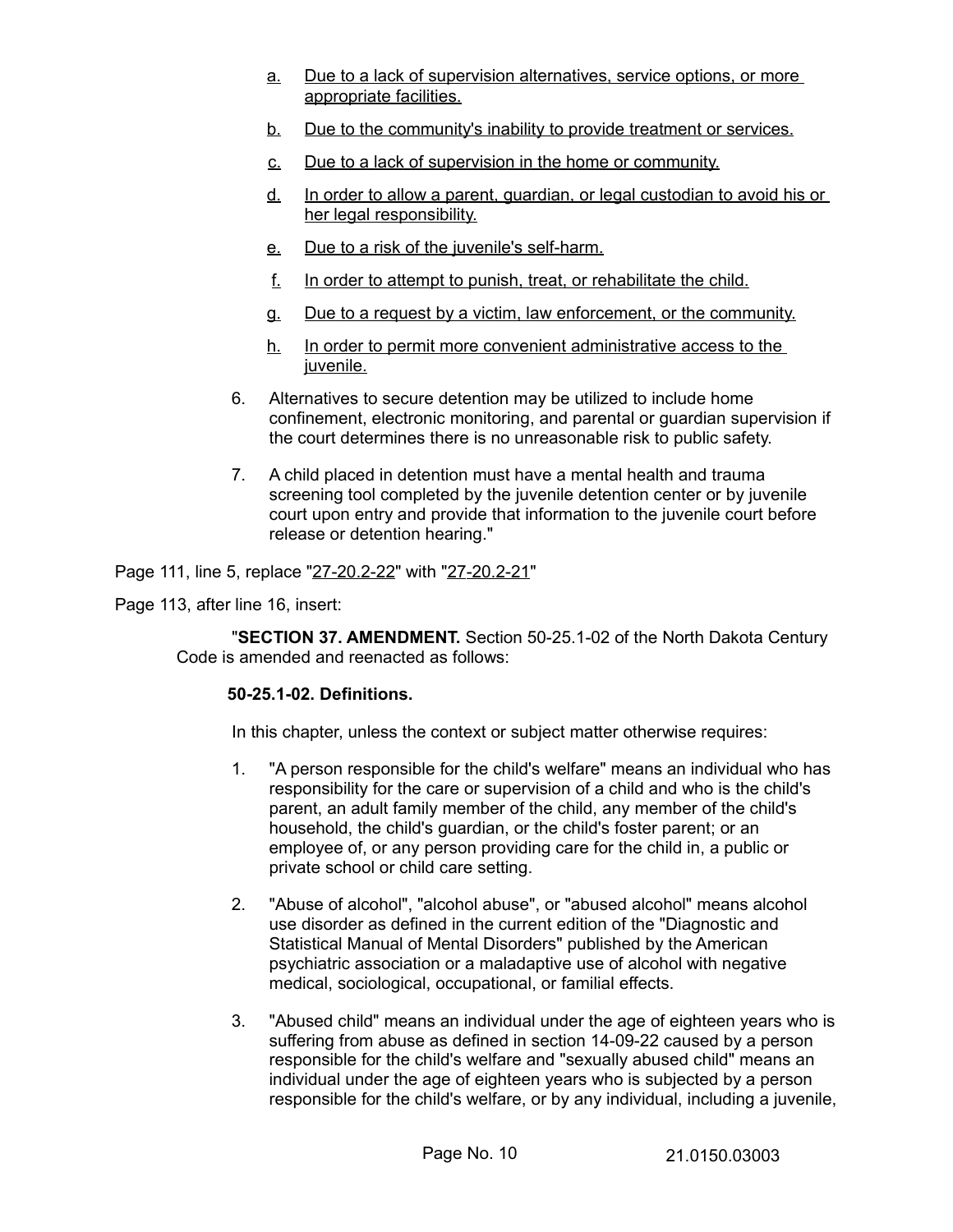who acts in violation of sections 12.1-20-01 through 12.1-20-07, sections 12.1-20-11 through 12.1-20-12.3, or chapter 12.1-27.2.

- 4. "Alternative response assessment" means a child protection response involving substance exposed newborns which is designed to:
	- a. Provide referral services to and monitor support services for a person responsible for the child's welfare and the substance exposed newborn; and
	- b. Develop a plan of safe care for the substance exposed newborn.
- 5. "Authorized agent" means the human service zone, unless another entity is designated by the department.
- 6. "Child in need of services" means a child who in any of the following instances is in need of treatment or rehabilitation:
	- a. Is habitually and without justification truant from school or absent from school without an authorized excuse for more than five days during a school year;
	- b. Is habitually disobedient of the reasonable and lawful commands of the child's parent, guardian, or other custodian including runaway and is ungovernable or who is willfully in a situation that is dangerous or injurious to the health, safety, or morals of the child or others;
	- c. Except for an offense committed by a minor who is fourteen years of age or older under subsection 2 of section 12.1-31-03 or an equivalent local ordinance or resolution, has committed an offense applicable only to a child; or
	- d. Is under fourteen years of age and has purchased, possessed, smoked, or used tobacco, a tobacco-related product, an electronic smoking device, or an alternative nicotine product in violation of subsection 2 of section 12.1-31-03. As used in this subdivision, "electronic smoking device" and "alternative nicotine product" have the same meaning as in section 12.1-31-03.
- 7. "Child protection assessment" means a factfinding process designed to provide information that enables a determination to be made that services are required to provide for the protection and treatment of an abused or neglected child and an evidence-based screening tool.
- 7.8. "Children's advocacy center" means a full or associate member of the national children's alliance which assists in the coordination of the investigation in response to allegations of child abuse by providing a dedicated child-friendly location at which to conduct forensic interviews, forensic medical examinations, and other appropriate services and which promotes a comprehensive multidisciplinary team response to allegations of child abuse. The team response may include forensic interviews, forensic medical examinations, mental health and related support services, advocacy, and case review.
- 8.9. "Citizen review committee" means a committee appointed by the department to review the department's provision of child welfare services.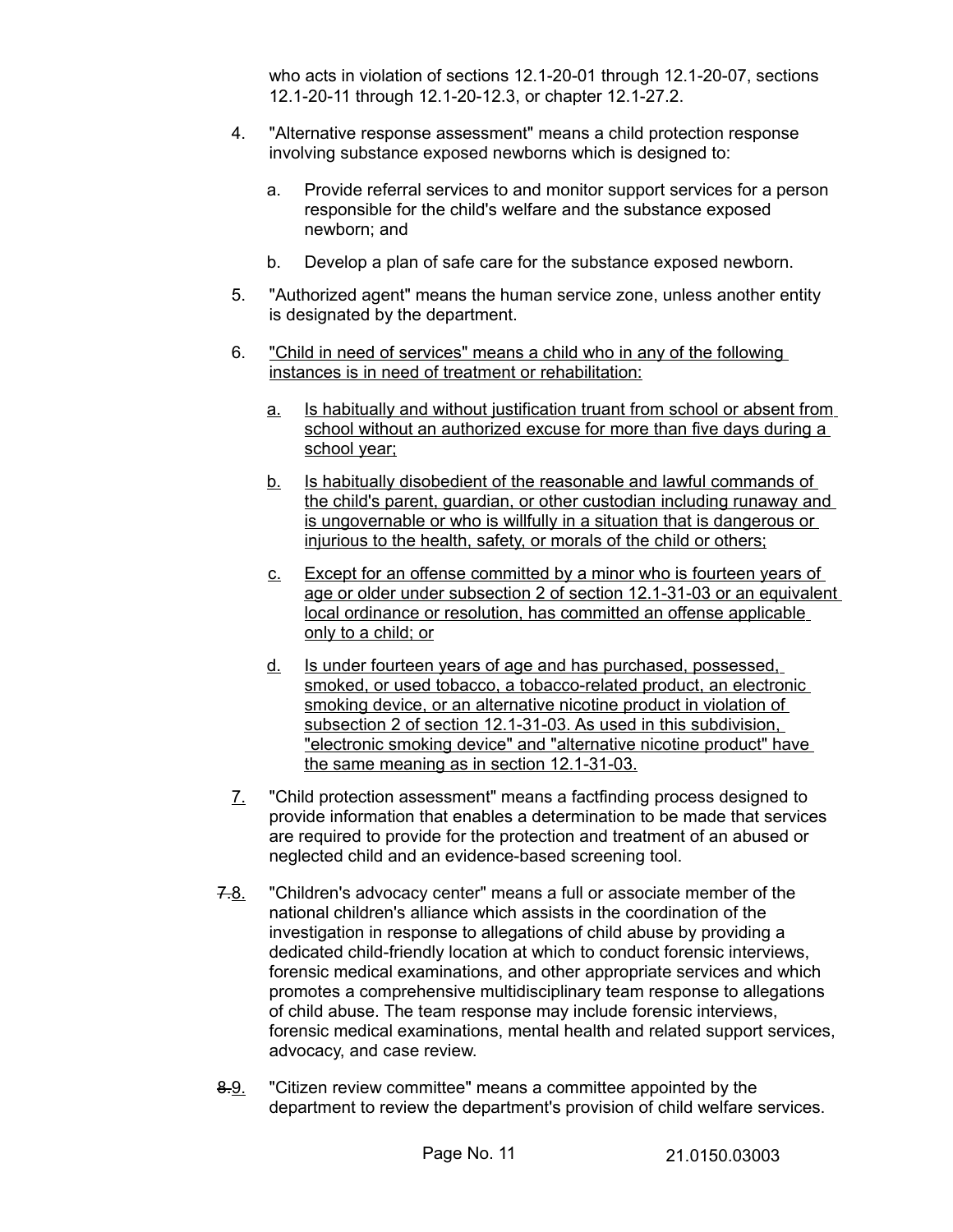- 9.10. "Department" means the department of human services or its designee.
- 10.11. "Family services assessment" means a child protection services response to reports of suspected child abuse or neglect in which the child is determined to be at low risk and safety concerns for the child are not evident according to guidelines developed by the department and an evidence-based screening tool.
- 11.12. "Institutional child abuse or neglect" means situations of known or suspected child abuse or neglect when the institution responsible for the child's welfare is a residential child care facility, a treatment or care center for individuals with intellectual disabilities, a public or private residential educational facility, a maternity home, or any residential facility owned or managed by the state or a political subdivision of the state.
- 12.13. "Local child protection team" means a multidisciplinary team consisting of the designee of the human service zone director who shall serve as presiding officer, together with such other representatives as that director might select for the team. All team members, at the time of their selection and thereafter, must be staff members of the public or private agencies they represent or shall serve without remuneration. An attorney member of the child protection team may not be appointed to represent the child or the parents at any subsequent court proceeding nor may the child protection team be composed of fewer than three members. The department may coordinate the organization of local child protection teams on a human service zone basis.
- 13.14. "Near death" means an act that, as certified by a physician, places a child in serious or critical condition.
- 14.15. "Neglected child" means a child who, due to the action or inaction of a person responsible for the child's welfare:
	- a. Is without proper care or control, subsistence, education as required by law, or other care or control necessary for the child's physical, mental, or emotional health, or morals, and is not due primarily to the lack of financial means of a person responsible for the child's welfare;
	- b. Has been placed for care or adoption in violation of law;
	- c. Has been abandoned;
	- d. Is without proper care, control, or education as required by law, or other care and control necessary for the child's well-being because of the physical, mental, emotional, or other illness or disability of a person responsible for the child's welfare, and that such lack of care is not due to a willful act of commission or act of omission, and care is requested by a person responsible for the child's welfare;
	- e. Is in need of treatment and a person responsible for the child's welfare has refused to participate in treatment as ordered by the juvenile court;
	- f. Was subject to prenatal exposure to chronic or severe use of alcohol or any controlled substance as defined in chapter 19-03.1 in a manner not lawfully prescribed by a practitioner;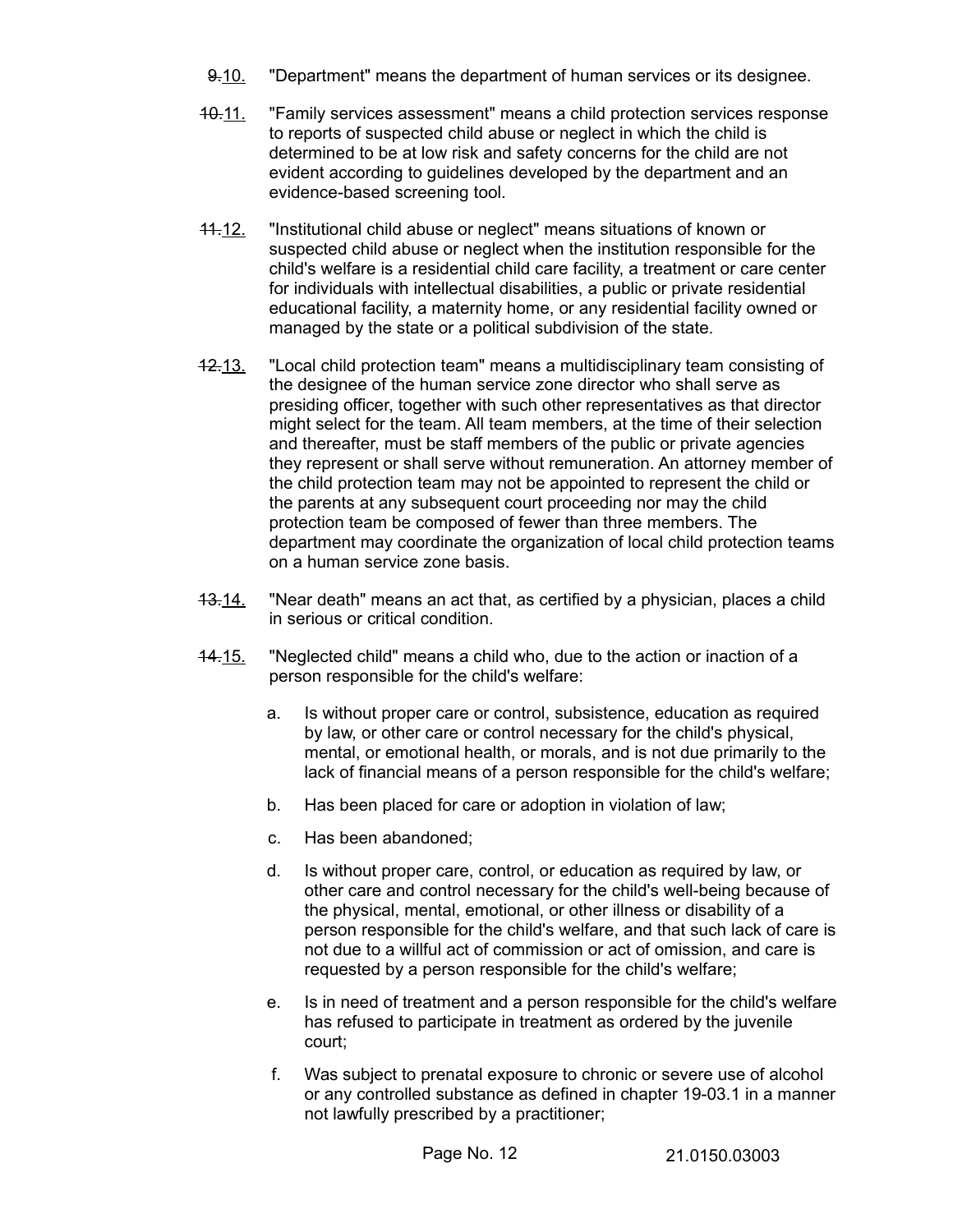- g. Is present in an environment subjecting the child to exposure of a controlled substance, chemical substance, or drug paraphernalia as prohibited by section 19-03.1-22.2; or
- h. Is a victim of human trafficking as defined in title 12.1.
- 15.16. "Prenatal exposure to a controlled substance" means use of a controlled substance as defined in chapter 19-03.1 by a pregnant woman for a nonmedical purpose during pregnancy as evidenced by withdrawal symptoms in the child at birth, results of a toxicology test performed on the mother at delivery or the child at birth, or medical effects or developmental delays during the child's first year of life that medically indicate prenatal exposure to a controlled substance.
- 16.17. "Protective services" includes services performed after an assessment of a report of child abuse or neglect has been conducted, such as social assessment, service planning, implementation of service plans, treatment services, referral services, coordination with referral sources, progress assessment, monitoring service delivery, and direct services.
- 17.18. "State child protection team" means a multidisciplinary team consisting of the designee of the department and, where possible, of a physician, a representative of a child-placing agency, a representative of the state department of health, a representative of the attorney general, a representative of the superintendent of public instruction, a representative of the department of corrections and rehabilitation, one or more representatives of the lay community, and, as an ad hoc member, the designee of the chief executive official of any institution named in a report of institutional abuse or neglect. All team members, at the time of their selection and thereafter, must be staff members of the public or private agency they represent or shall serve without remuneration. An attorney member of the child protection team may not be appointed to represent the child or the parents at any subsequent court proceeding nor may the child protection team be composed of fewer than three persons.
- 18.19. "Substance exposed newborn" means an infant younger than twenty-eight days of age at the time of the initial report of child abuse or neglect and who is identified as being affected by substance abuse or withdrawal symptoms or by a fetal alcohol spectrum disorder.

**SECTION 38. AMENDMENT.** Section 50-25.1-06 of the North Dakota Century Code is amended and reenacted as follows:

# **50-25.1-06. Protective and other services to be provided.**

- 1. The department shall provide protective services for the abused or neglected child and other children under the same care as may be necessary for their well-being and shall provide other appropriate social services, as the circumstances warrant, to the parents, custodian, or other persons serving in loco parentis with respect to the child or the other children. The department may discharge the duties described in this section through an authorized agent.
- 2. The department shall provide appropriate services to a child referred as a child in need of services and shall provide appropriate services to the